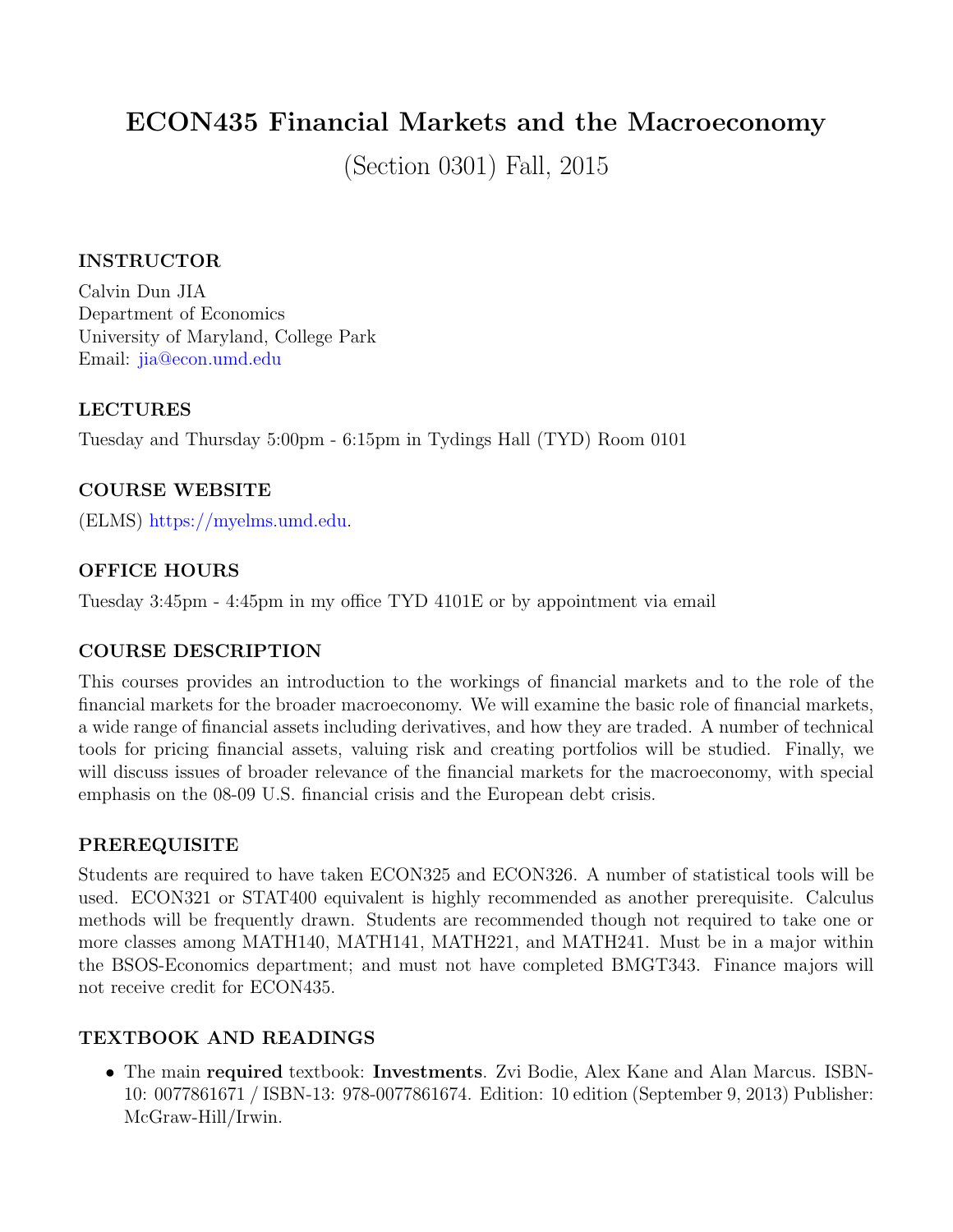If you have an old edition of this book and would like to use it, please reference the right chapters corresponding to each lecture and note the content differences. Otherwise, I strongly recommend you use the most recent version, the 10th edition.

• Recommended reading is the "Financial Times", a leading daily business newspaper, to which I recommend that you subscribe. FT offers a discounted student subscription. You can also access a limited number of articles online for free, or read the print version in the library.

# GRADING

- 5 % Class participation
- 10% Virtual investment strategy and result summary report. Must be emailed to me by Midnight  $12/08$  (Tuesday).
- 15% (Group Assignment) Financial news analysis presentation and powerpoint slides submission. Date(s) of all presentations:  $12/03$  (Thursday) and  $12/08$  (Tuesday).
- 20% FOUR Problem Sets. Submission Deadlines (All Tuesdays: 09/15, 10/06, 11/17, 12/01)
- 20% Midterm Exam. 10/27 (Tuesday). 5:00 PM 6:30 PM.
- 30% Final Exam. 12/15 (Tuesday). Time: TBA.

Your overall course grade will be a *weighted average* of scores of all the categories above. If at any point during the semester you face circumstances which prevent you from attending lecture, handing in assignments on time, and/or participating in exams, please contact me as soon as possible to manage the situation. There is little that can be done after an unsatisfactory grade has been assigned.

# STUDY PREPARATION AND PARTICIPATION

- 1. The lectures, problem sets, and exam questions will be heavily based on materials in the textbook. To a lesser extent, a few lectures will be extended to applications of textbook toolkit to understand the real world financial episodes, e.g. past financial crises and ongoing financial news.
- 2. Please do read and study the assigned chapters as listed in the last section corresponding to each lecture. In addition, reading FT news helps fulfill requirement of the *in-class presentation*. It also enables you to prepare yourself for in-class discussions, some applied questions in the problem sets and exams.
- 3. Furthermore, you are encouraged to join our **financial news discussion in early minutes of** each lecture to connect the theoretical concepts that we are studying to what is going on in financial markets day-to-day. This means regular class attendance is an expectation. Preparing for all these facets will help you to obtain a grade that easily meets your expectation.

# PRESENTATION

• Presentation Format. One of the main goals of our class is to actively follow actual events in financial markets. We will sign up groups of two or three students to review the most recent financial developments that have occurred since our first class up to the presentation date. Each group will prepare some powerpoint slides for a short presentation in class approx. 10  $\sim$  12 min. All team members *or* one representative of the group may stand in the front to give everyone the presentation.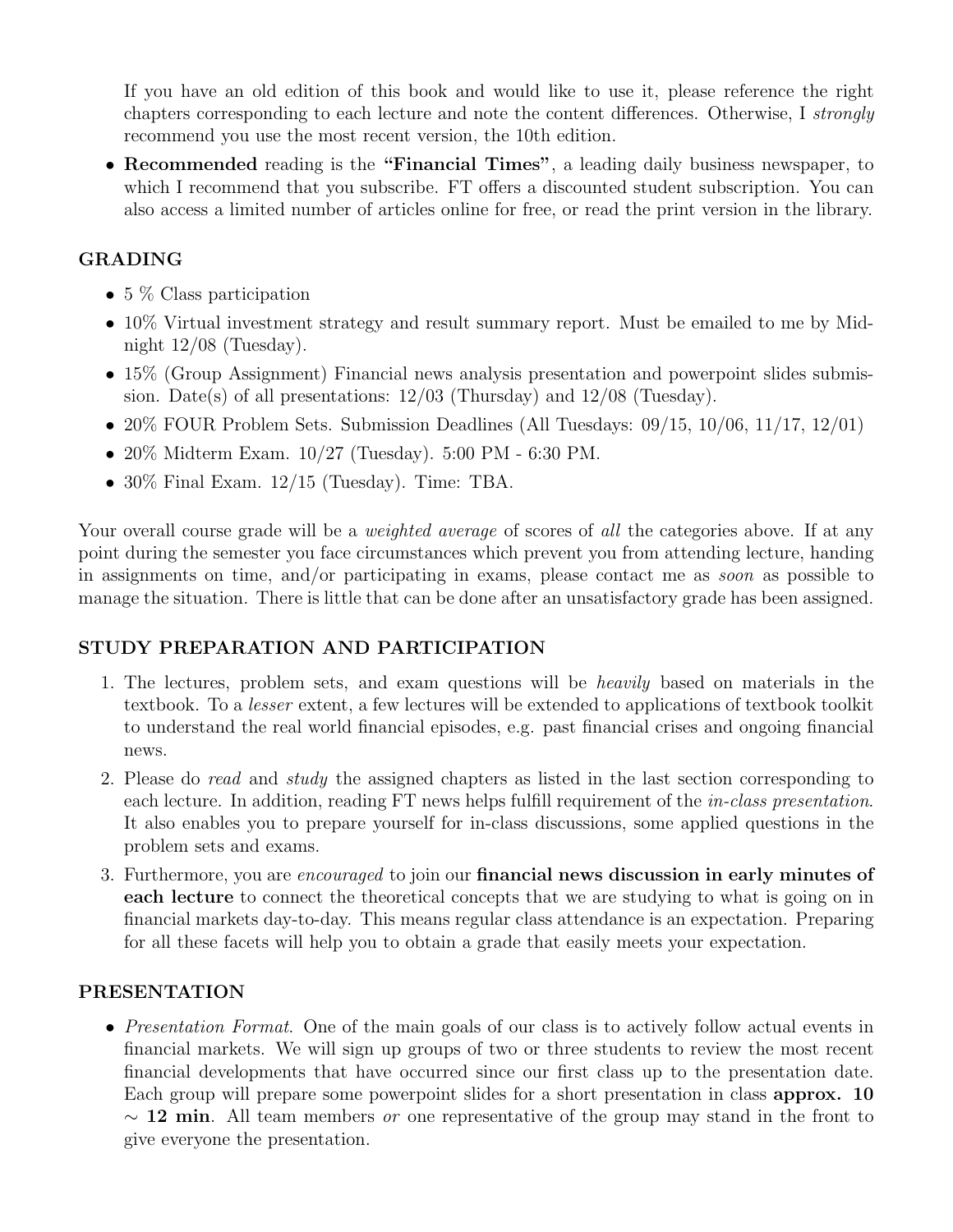- *Topic Selection*. Always keep you posted on important financial developments by reading newspapers (Financial Times or Wall Street Journal) or visiting online news sources (such as Bloomberg.com, MarketWatch.com, Yahoo! Finance, Google finance etc). You want to be exposed to a variety of topic opinions. Discuss with your group member, pin down a key interesting question that not only interests both of you but also falls in a general topic that roughly fits in our class coverage.
- Content. Your presentation will consist of two parts. First, spend some time to discuss how markets performed since our first lecture and comment on what caused this performance. Then, analyze and discuss the specific topic that have been chosen. You should do in-depth research, analysis and comments on the topic. Please submit your PPT slides by emailing me after your group presentation.

### VIRTUAL INVESTMENT GAMES

- *Overview*. The goal of an investment game is to gain more practical insights into financial markets, but the final performance of your investment portfolio will not impact your grade of this category. Rather, your investment strategy and result summary report to be handed is the sole determinant of your grade for this section. However, we will determine who earned the highest returns by the report submission date. The winner, the runner-up, the third place, and the rest of the 7 out of the top 10 students will be given **bonus points of** 30  $\%$ , 20  $\%$ , 10  $\%$ and 5 % respectively of his/her mid-term grade added to the the student's raw overall course grade. There is no penalty at all for not winning or incurring a loss.
- Registration. In order to gain some practical experience with financial markets, you should sign up for a free online account at <http://www.marketwatch.com/game/> using your uid user name (or variations of names that I can identify who you are) so that I can verify that you signed up. Once you have created an account, choose the option "Invited to join a game?" and enter the Game ID "**ECON435-UMD-FALL 2015**". You will be prompted to enter the password for the game that I will give you and join the game. This completes the setup.
- Game Duration. At the onset of the game on **September 7 (Monday)**, you will be given a virtual credit of \$100,000 that you can use to buy and sell stocks and other securities. The game will end at the closing hour of December 4 (Friday). (The webpage has a detailed online help system to explain how to do this, and we will talk a little bit about how to pick your investments in class.) You are expected to buy at least one security by September 14 (Monday) and to follow your virtual portfolio closely so that you can provide a brief update on how your investments have performed at the early minutes of every class, if called upon.
- On the report submission date you are expected to hand in a short report (STRICTLY no more than 1 page) on your investment strategy and on how your investments have performed. Please include your game username and your name on the report. Please email me the report. Submission is subject to the grading policy for late submission.

#### PROBLEM SETS

There will be **FOUR** mandatory problem sets throughout the semester, each of which will be given equal weight (5 points each). The problem sets will help you to work through the materials covered in class and will be useful in your preparation for the mid-term and final exam. If you will have to miss a class, please turn in your problem set by leaving it in my mailbox (Last name: JIA) in the